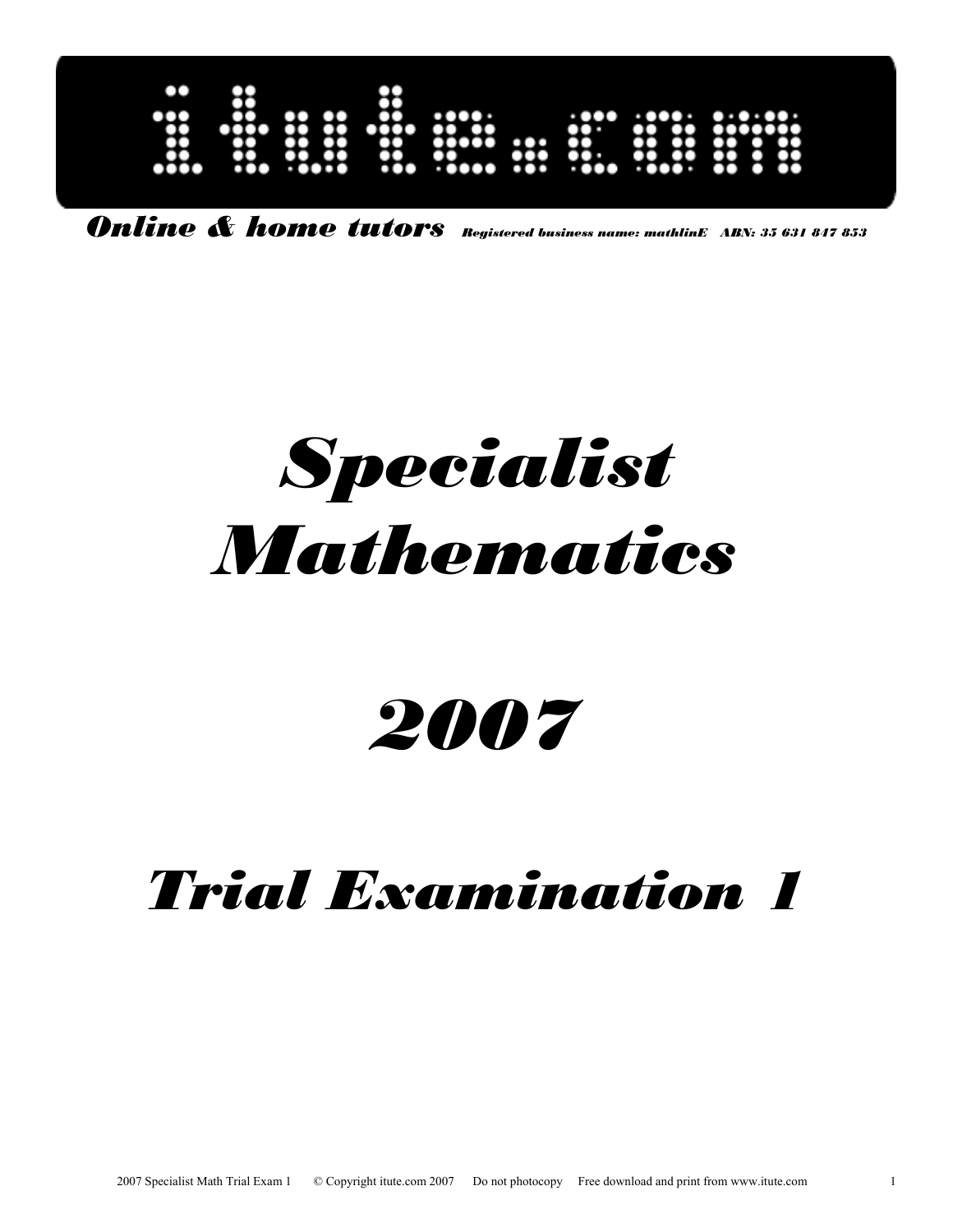#### **Instructions**

Answer **all** questions. Do **not** use calculators.

A decimal approximation will not be accepted if an **exact** answer is required to a question. In questions where more than one mark is available, appropriate working must be shown. Unless otherwise indicated, the diagrams in this exam are **not** drawn to scale. Take the **acceleration due to gravity** to have magnitude *g* ms<sup>-2</sup>, where  $g = 9.8$ .

**Question 1** Given 
$$
\frac{x^2}{3} - \frac{y^2}{2} = 1
$$
,  $x, y \in R$ ,

**a.** show that *y x dx dy* 3  $=\frac{2x}{2}$ .

**b.** Find the coordinates of a point on the curve where the gradient is −1.

 $1 + 3 = 4$  marks

**Question 2** A 2-kg particle has an acceleration (in ms<sup>-2</sup>)  $a = 12i - 5j$  for  $t \ge 0$ .

**a.** Find the exact magnitude and direction of the resultant force on the particle.

**b.** Find the displacement of the particle at  $t = 2$  s if it is initially at rest.

 $2 + 2 = 4$  marks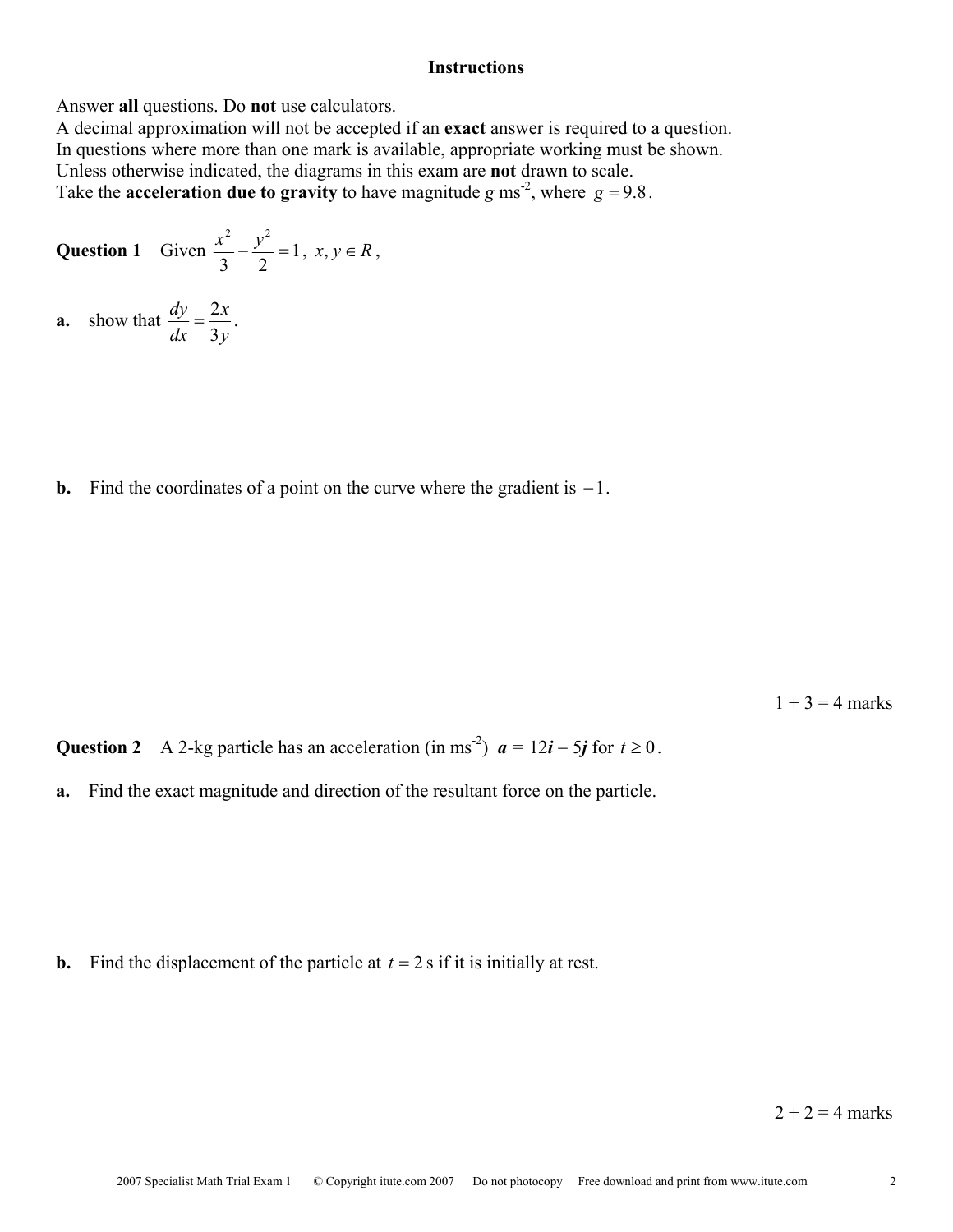**Question 3** The position of a particle at time  $t \ge 0$  is given by  $r(t) = 2t\mathbf{i} - (5t + 1)\mathbf{j} + 2\mathbf{k}$ .

**a.** Show that the particle moves in a straight line.

**b.** Find the speed of the particle.

 $2 + 1 = 3$  marks **Question 4** Find  $y = f(x)$  such that  $x - \log_e(2x) = 0$  $x\frac{dy}{dx} - \log_e(2x) = 0$  and  $f\left(\frac{1}{2}\right) = 0$  $\left(\frac{1}{2}\right)$  = J  $\left(\frac{1}{2}\right)$  $\setminus$  $f\left(\frac{1}{2}\right) = 0$ .

3 marks





**a.** Find the tension in cord *CD*.

**b.** Hence find the tension in cord *BC*.

 $1 + 2 = 3$  marks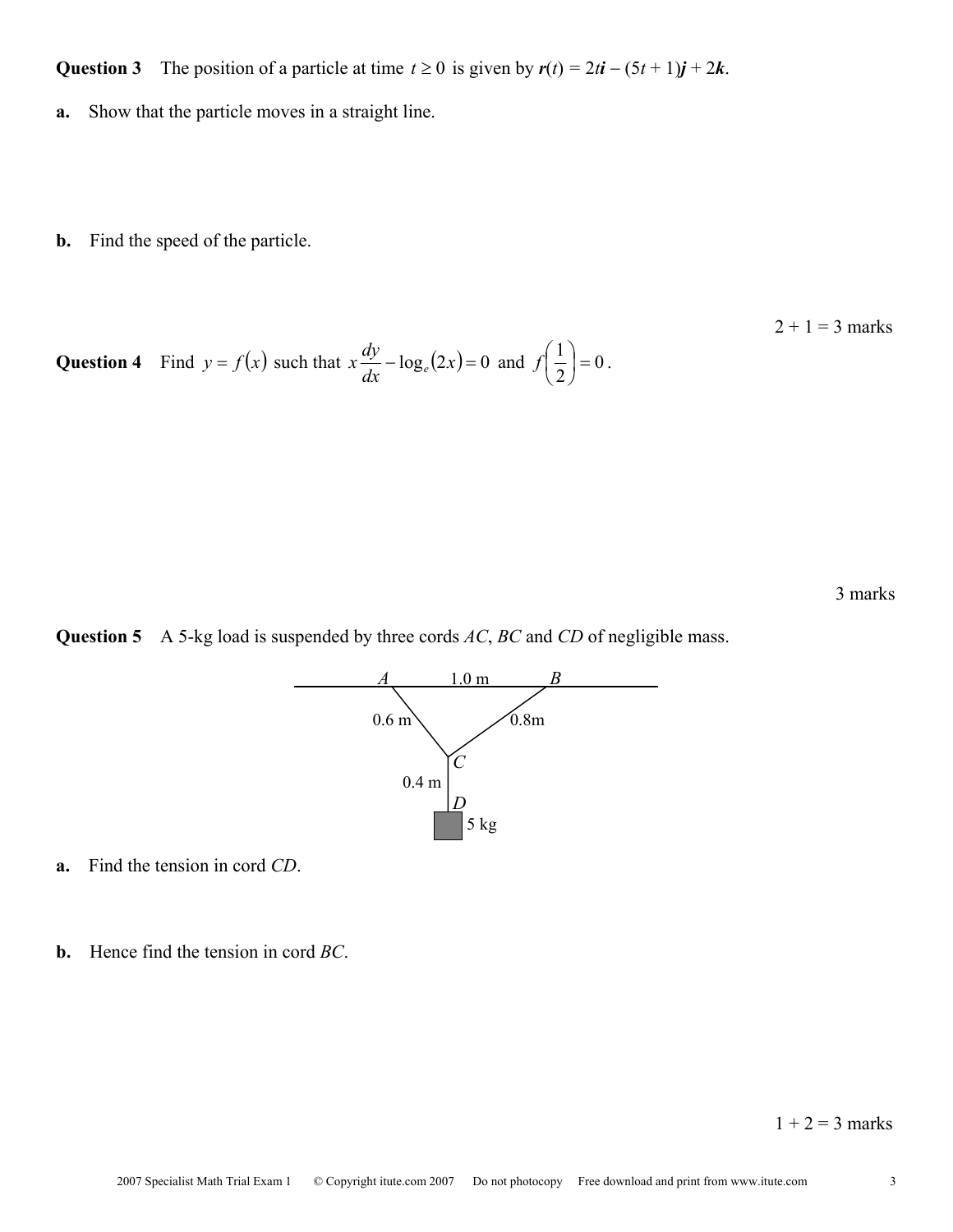**Question 6** Consider the three points  $P(-1,0,1)$ ,  $Q(1,-2,2)$  and  $R(2,1,0)$ .

- **a.** Find vector  $\overrightarrow{PQ}$  in terms of *i*, *j* and *k*.
- **b.** Find the shortest distance from point *R* to the line through points *P* and *Q*.

 $1 + 3 = 4$  marks

Question 7 Given  $f(x) = \frac{10\sqrt{3}}{x^2 - 4x + 7}$ .

**a.** Show that 
$$
f(x)
$$
 can be rewritten as  $\frac{10\sqrt{3}}{3 + (x-2)^2}$ .

**b.** Sketch the graph of  $f(x)$ . Label the axis intercept(s), asymptote(s) and turning point(s) in exact form.

**c.** Hence find the area bounded by  $y = f(x)$ ,  $x = -1$ ,  $x = 3$  and the *x*-axis.

 $1 + 3 + 3 = 7$  marks